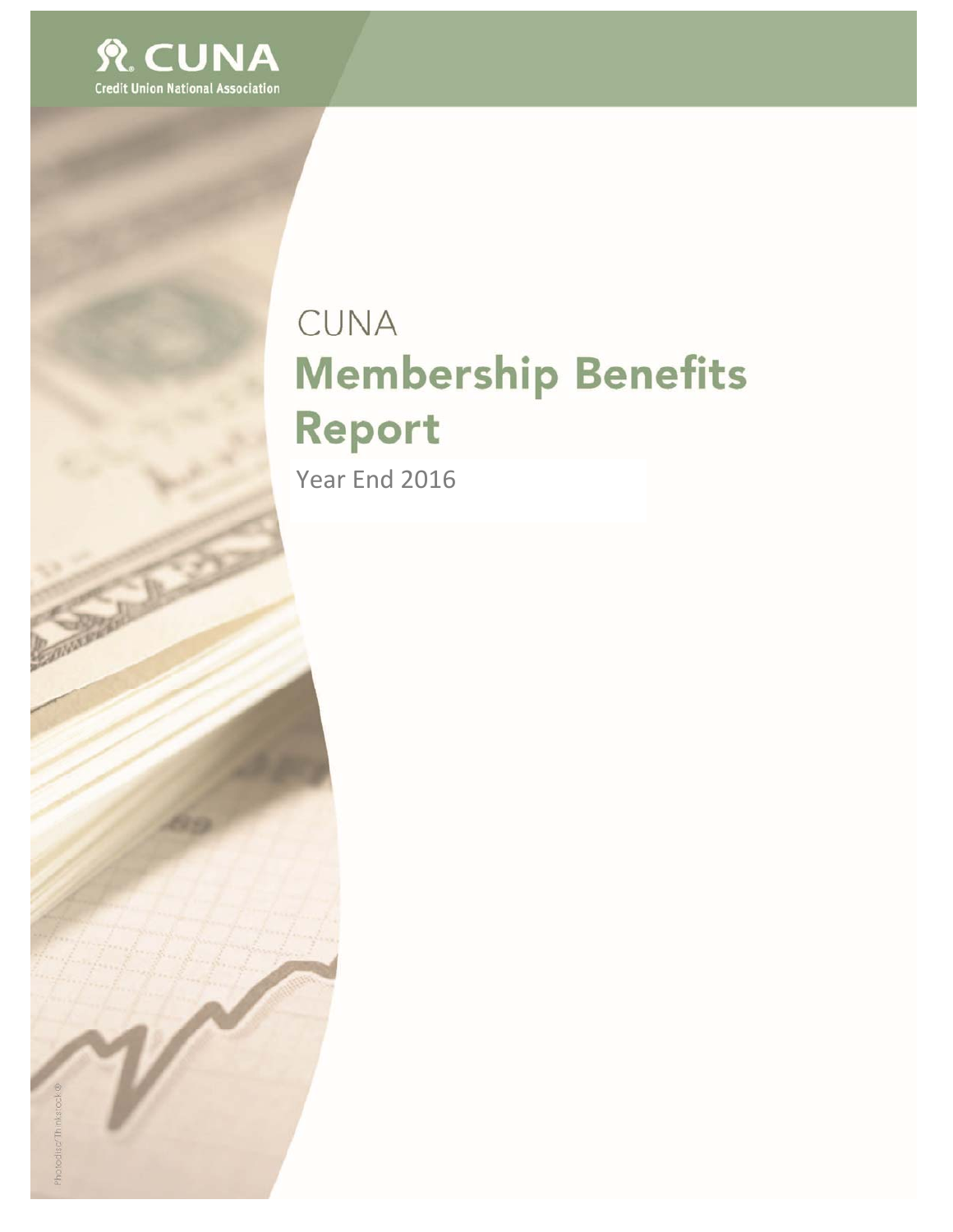## **Orange County's Credit Union**

### **The Benefits of Membership**

Credit unions generally provide financial benefits to members through lower loan rates, higher savings rates, and fewer fees than banking institutions.

The Credit Union National Association (CUNA) estimates that Orange County's Credit Union provided \$15,816,865 in direct financial benefits to its 97,118 members during the twelve months ending December 2016.

These benefits are equivalent to \$163 per member or \$309 per member household  $(1)$ .

The per-member and per-household member benefits delivered by Orange County's Credit Union are substantial. But, these benefits are reported as averages. Mathematically, that means the total benefits you provide are divided across all members (or all member households) - even those who conduct very little financial business with the credit union.

For example, financing a \$30,000 new automobile for 60 months at Orange County's Credit Union will save members an average \$326 per year in interest expense compared to what they would pay at a banking institution in the state. That's approximately \$1,630 in savings over 5 years.

Further, loyal members(2) - those who use the credit union extensively - often receive total financial benefits that are much greater than the average.

CUNA estimates that Orange County's Credit Union provided loyal high-use member households \$1685 in direct financial benefits during the twelve month period.

Orange County's Credit Union excels in providing member benefits in many loan and savings products. In particular, Orange County's Credit Union offers lower loan rates on the following accounts: new car loans, used car loans, personal unsecured loans, first mortgage-fixed rate, first mortgage-adjustable rate, home equity loans, credit cards loans.

Orange County's Credit Union also pays its members higher dividends on the following accounts: money market accounts, certificate accounts, IRAs.



Source: Informa Research Services, NCUA, and CUNA.

<sup>(1)</sup> Assumes 1.9 credit union members per household.

<sup>(2)</sup> A "loyal member" is assumed to have a \$30,000, 60-month new auto loan, a classic credit card with an average balance of \$5,000, a \$200,000, 30-year fixed rate mortgage (a 30-year fixed rate mortgage is replaced with a 5-year adjustable rate mortgage if it yields a greater benefit as it is assumed more in demand), \$5,000 in an interest-bearing checking account, \$10,000 in a one-year certificate account, and \$5,000 in a money market account.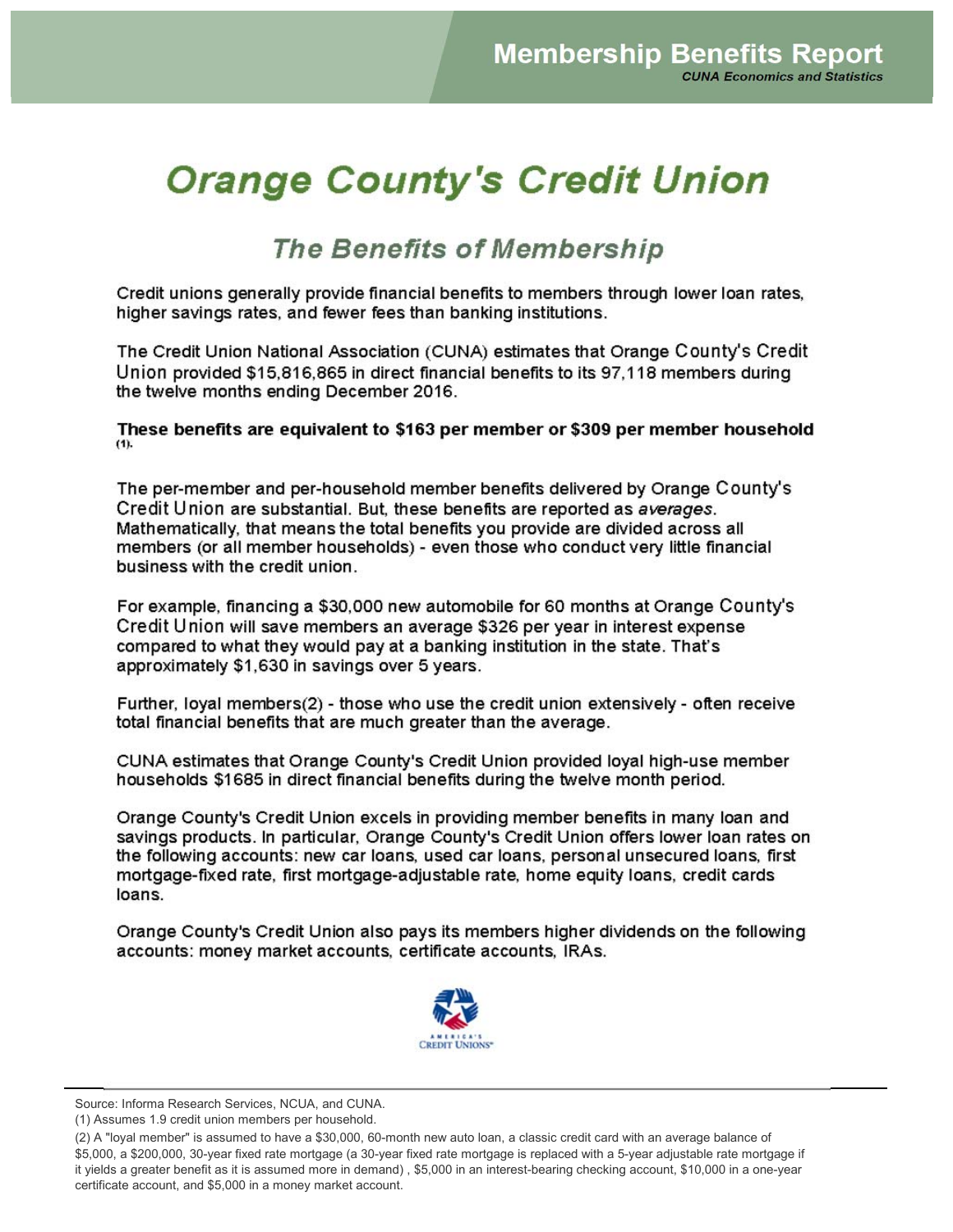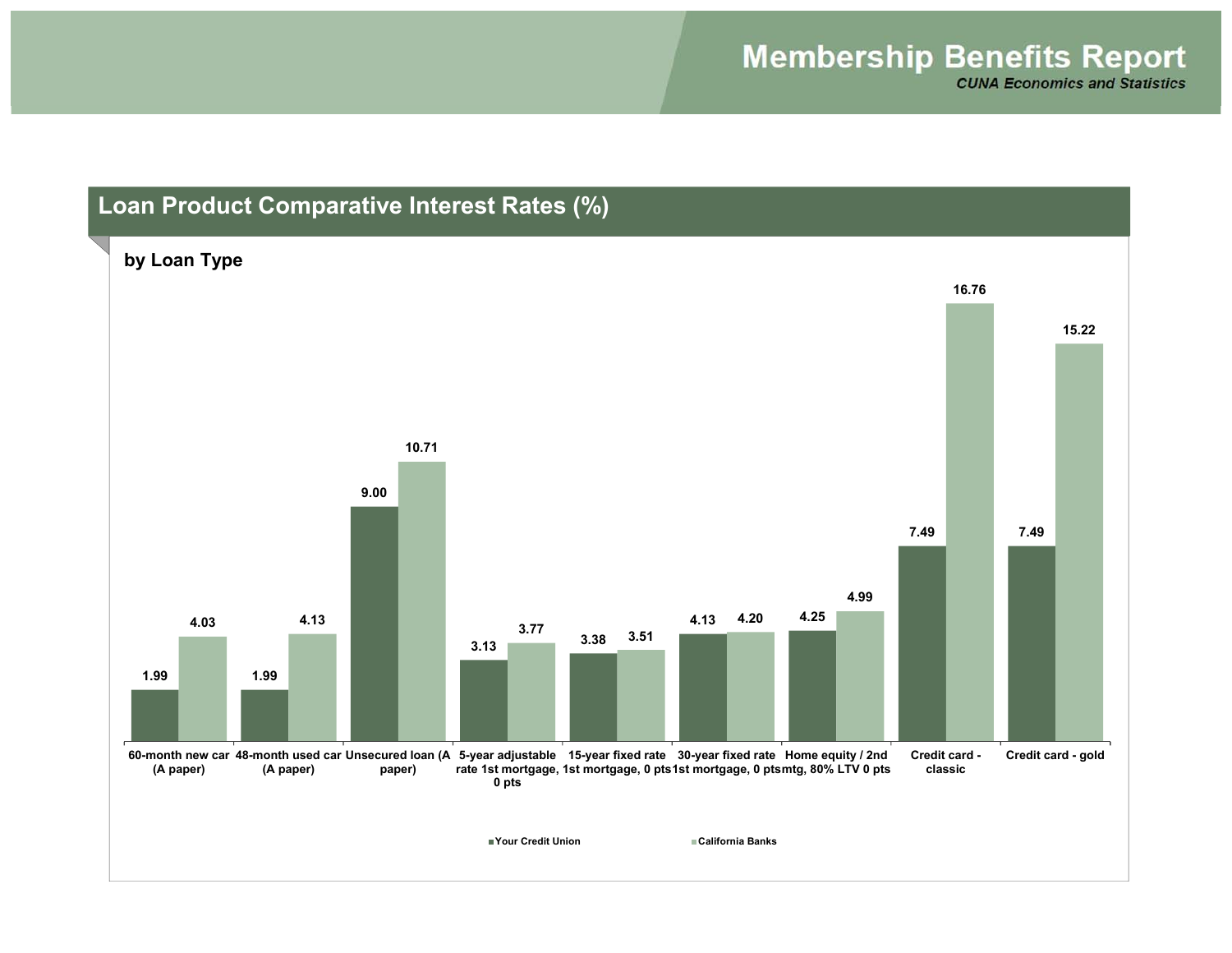### **Savings Product Comparative Interest Rates (%)**

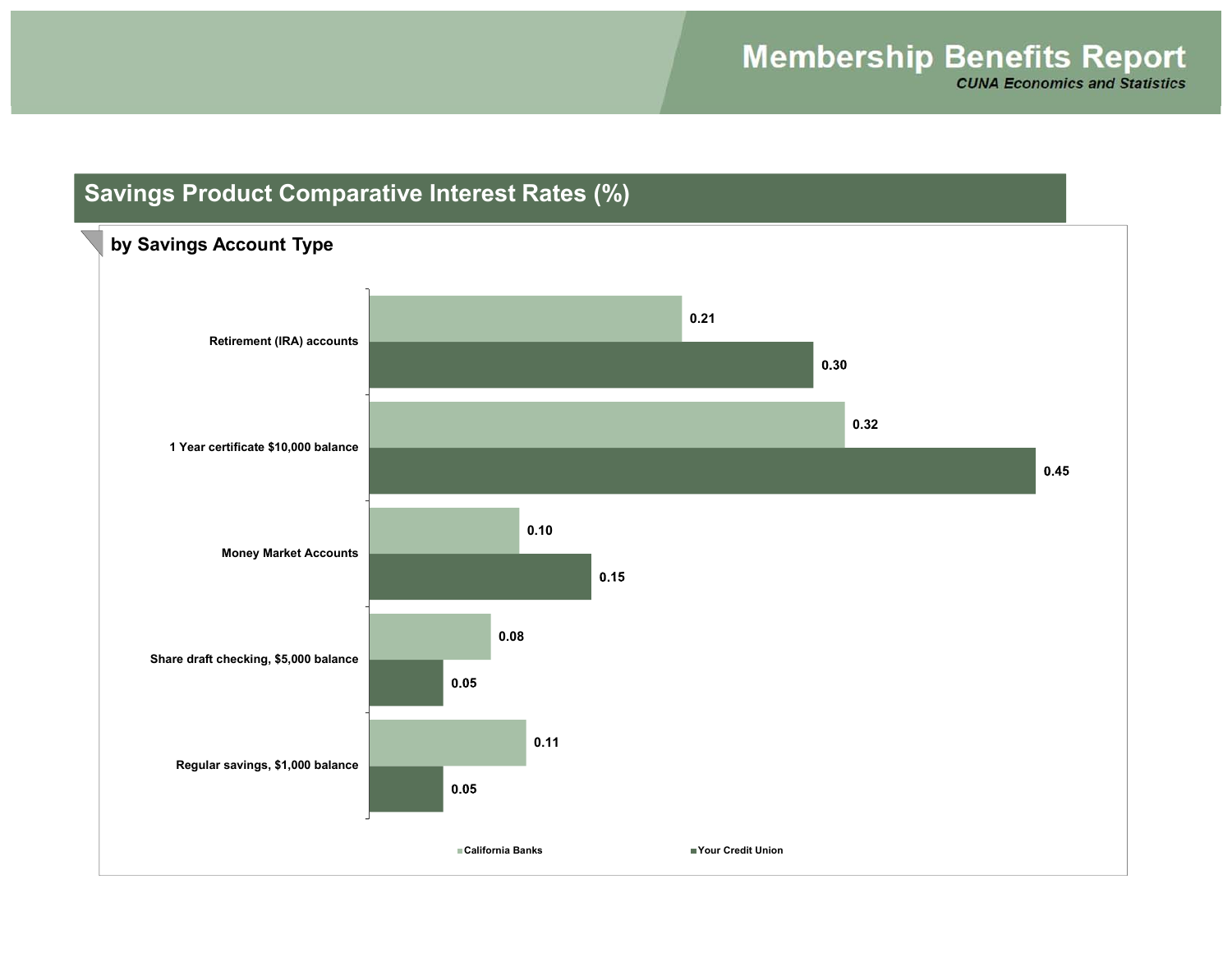## **Membership Benefits Report**

**CUNA Economics and Statistics** 

## **Comparative Fees**

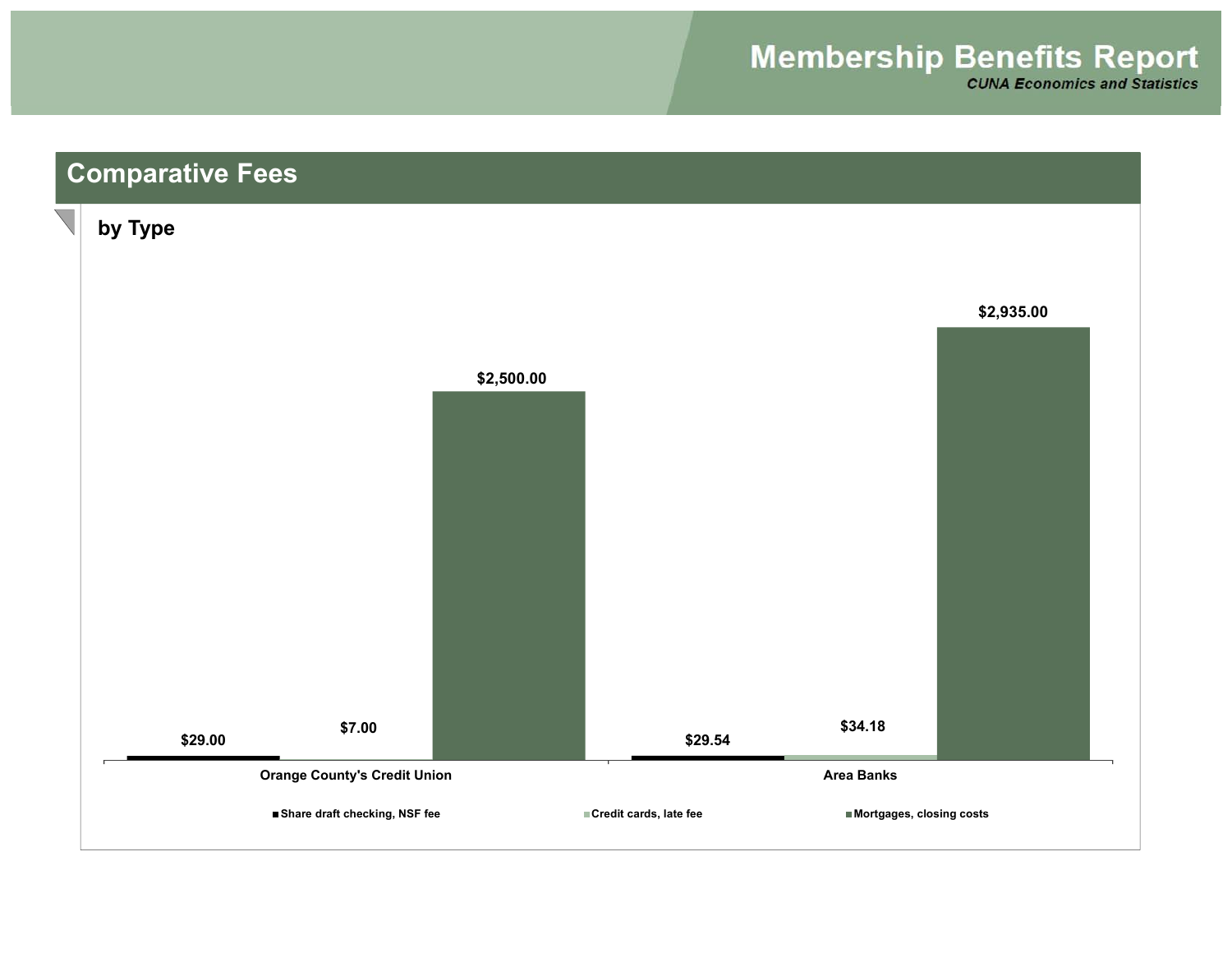#### **December 2016 Interest Rates at Orange County's Credit Union**

| <b>Loan Products</b>                       | <b>Rate at your</b><br><b>Credit Union (%)</b> | <b>Average Rate</b><br>at Banks (%) | <b>Rate Difference</b><br>vs. Banks (%) |
|--------------------------------------------|------------------------------------------------|-------------------------------------|-----------------------------------------|
| 60-month new car (A paper)                 | 1.99                                           | 4.03                                | $-2.04$                                 |
| 48-month used car (A paper)                | 1.99                                           | 4.13                                | $-2.14$                                 |
| Unsecured Ioan (A paper)                   | 9.00                                           | 10.71                               | $-1.71$                                 |
| 5-year adjustable rate 1st mortgage, 0 pts | 3.13                                           | 3.77                                | $-0.65$                                 |
| 15-year fixed rate 1st mortgage, 0 pts     | 3.38                                           | 3.51                                | $-0.14$                                 |
| 30-year fixed rate 1st mortgage, 0 pts     | 4.13                                           | 4.20                                | $-0.07$                                 |
| Home equity / 2nd mtg, 80% LTV 0 pts       | 4.25                                           | 4.99                                | $-0.74$                                 |
| Credit card - classic                      | 7.49                                           | 16.76                               | $-9.27$                                 |
| Credit card - gold                         | 7.49                                           | 15.22                               | $-7.73$                                 |
| <b>Savings Products</b>                    |                                                |                                     |                                         |
| Regular savings, \$1,000 balance           | 0.05                                           | 0.11                                | $-0.06$                                 |
| Share draft checking, \$5,000 balance      | 0.05                                           | 0.08                                | $-0.03$                                 |
| <b>Money Market Accounts</b>               | 0.15                                           | 0.10                                | 0.05                                    |
| 1 Year certificate \$10,000 balance        | 0.45                                           | 0.32                                | 0.13                                    |
| Retirement (IRA) accounts                  | 0.30                                           | 0.21                                | 0.09                                    |
| <b>Fee Income</b>                          |                                                |                                     |                                         |
| Share draft checking, NSF fee              | \$29.00                                        | \$29.54                             | $-$0.54$                                |
| Credit cards, late fee                     | \$7.00                                         | \$34.18                             | $-$27.18$                               |
| Mortgages, closing costs                   | \$2,500.00                                     | \$2,935.00                          | $-$ \$435.00                            |

#### **Banking Institutions in California and**

**Source: Informa Research Services.**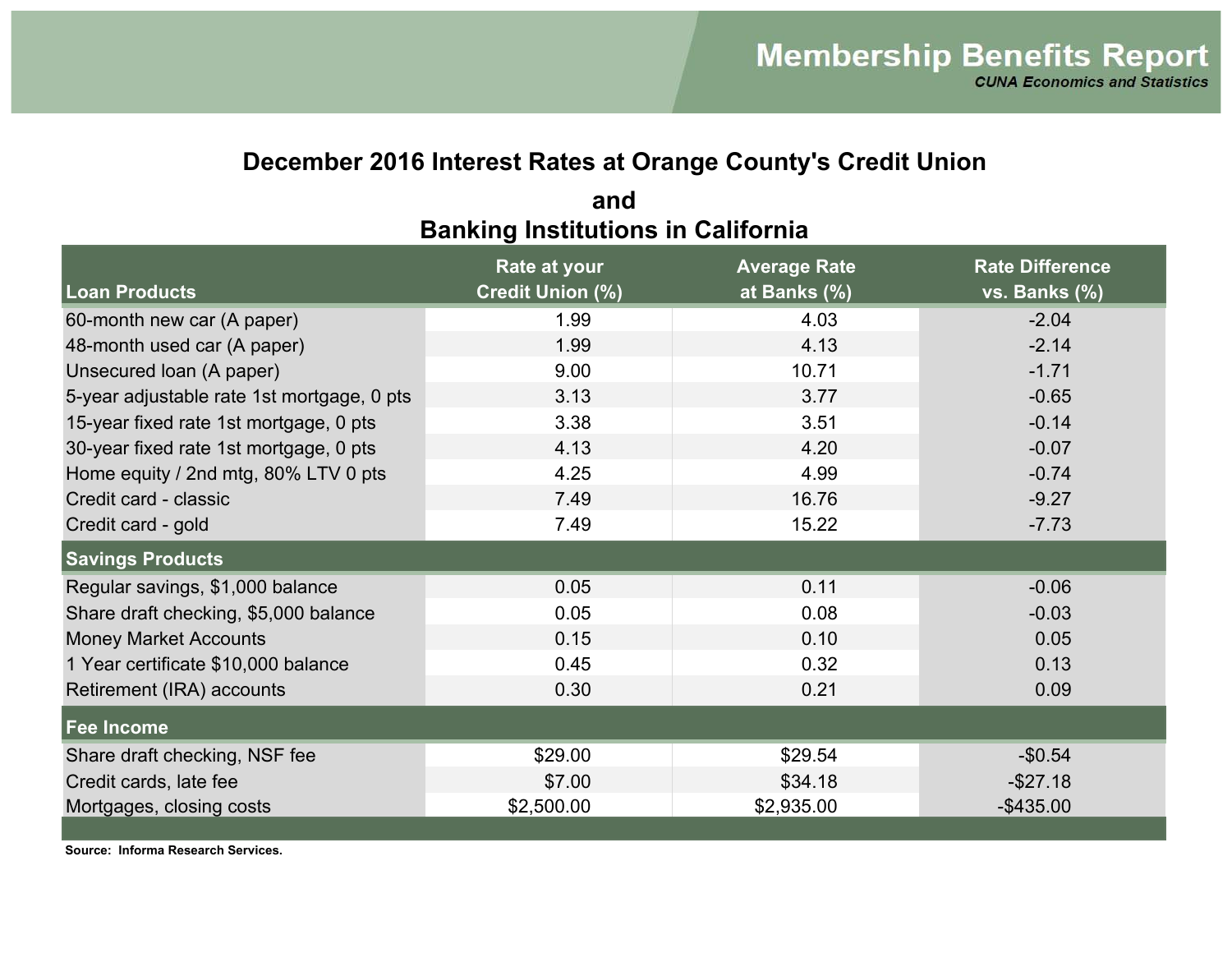**CUNA Economics and Statistics** 

## **Your Credit Union's Total Loan Rate Benefits**

#### **Compared to Banking Institutions in Your State by Loan Type**

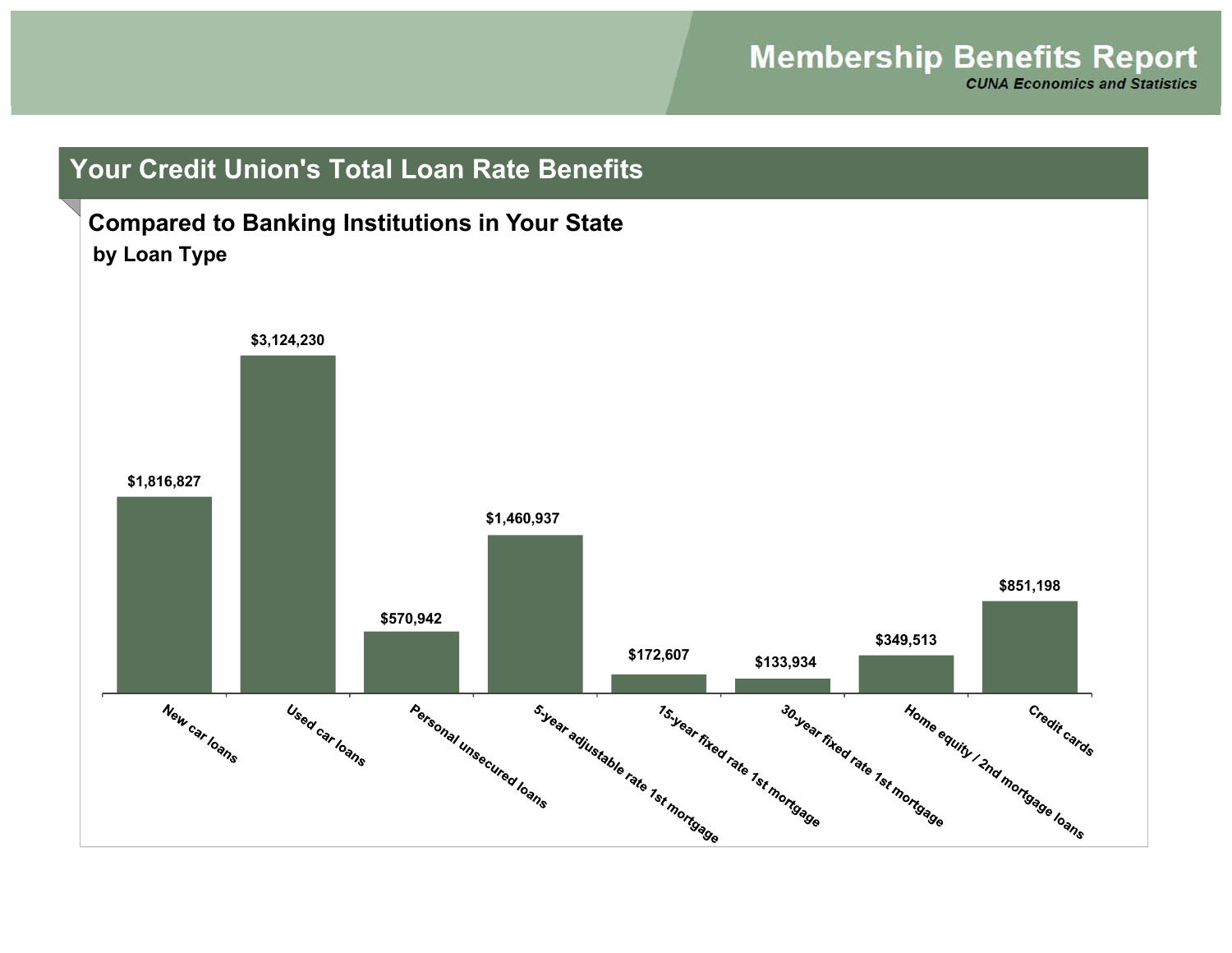**-\$289,849 -\$15,223 \$179,965 \$251,898 \$58,765**

**Regular shares Share draft checking Money market accounts Certificate accounts Retirement (IRA) accounts**

### **Your Credit Union's Total Savings Dividend Benefits**

#### **Compared to Banking Institutions in Your State by Account Type**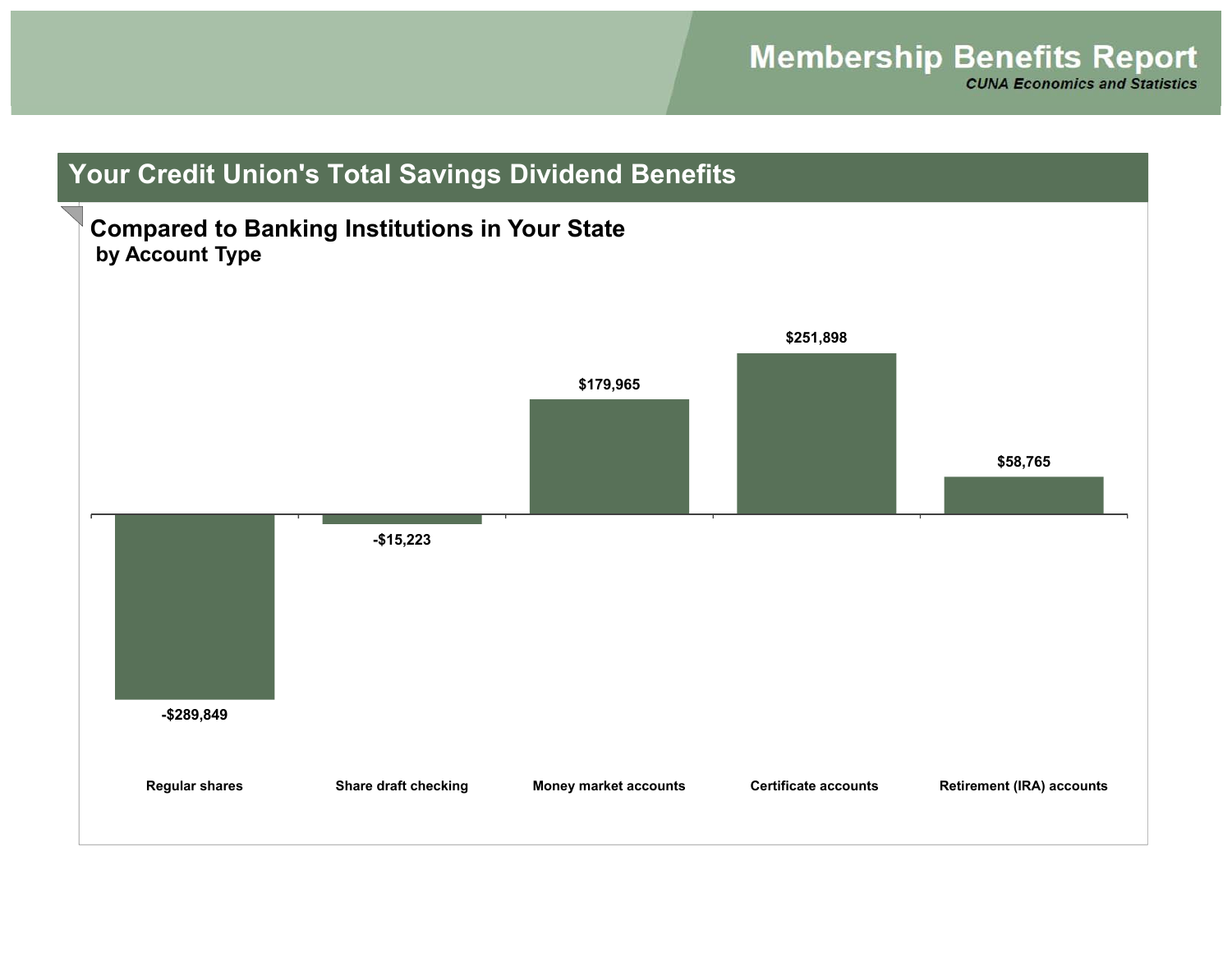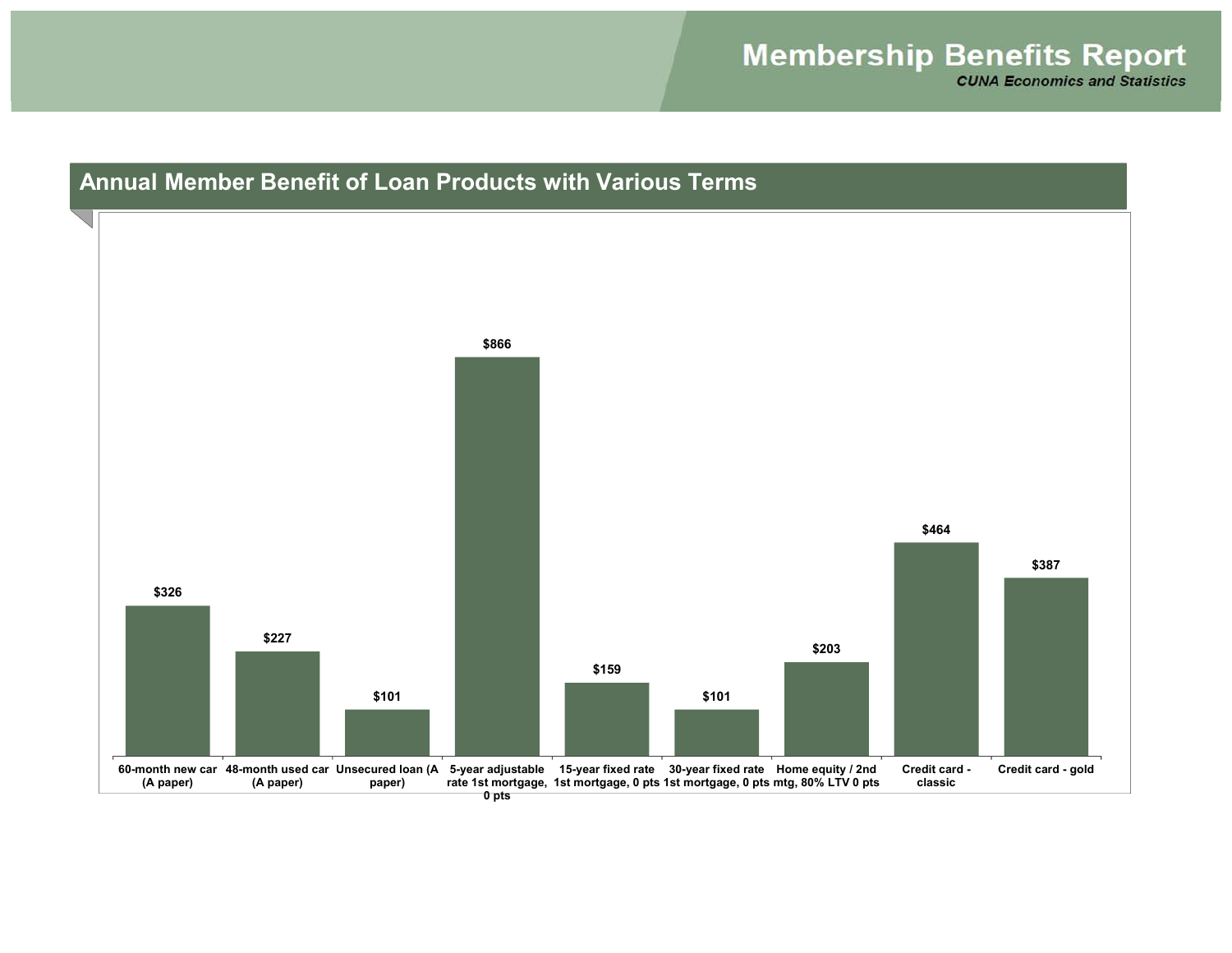

Savings terms include:

Regular Savings: \$1,000 balance; Share Draft Checking: \$5,000; Money Market Accounts: \$5,000 balance; 1-Yr Certificates: \$10,000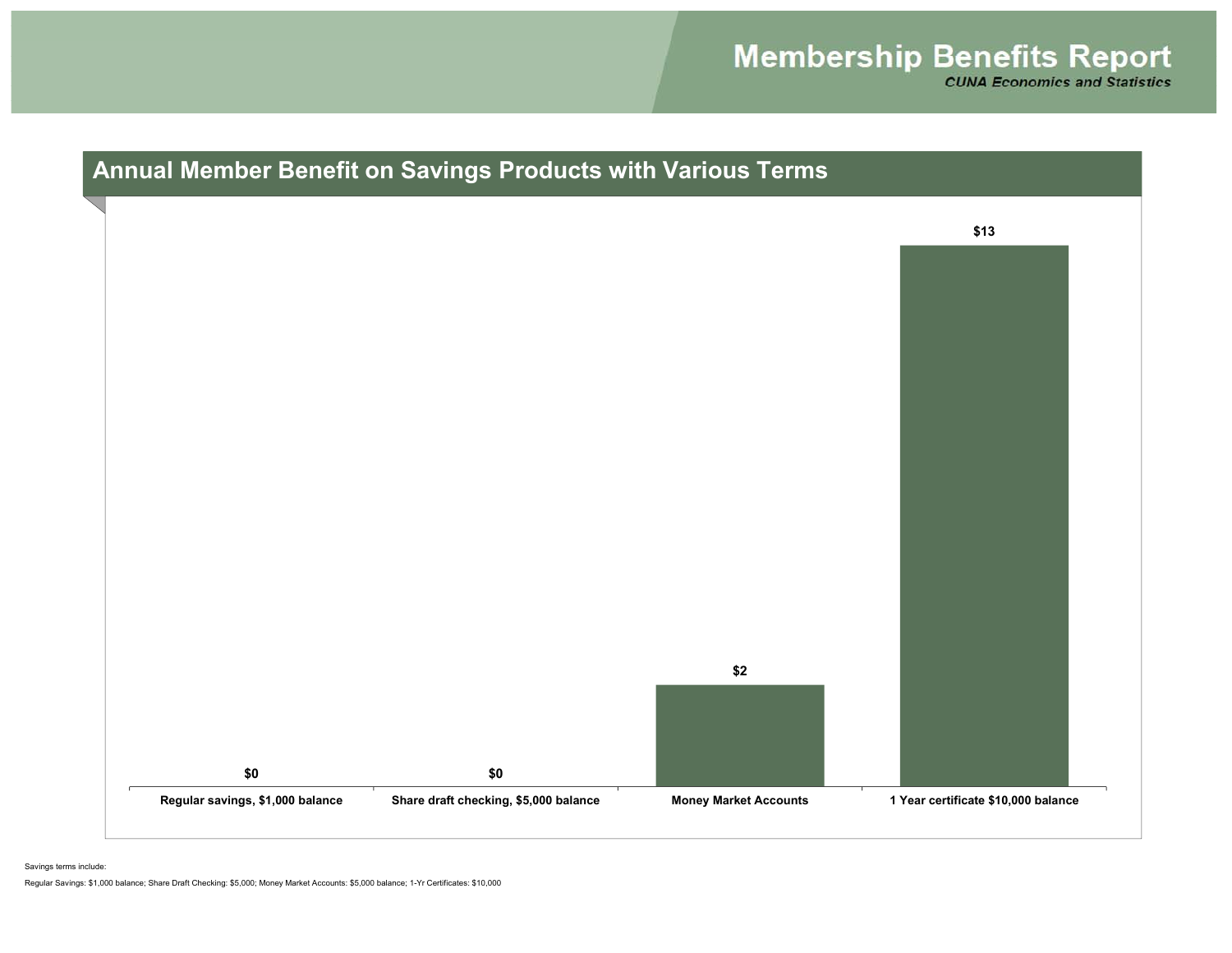#### **Estimated Financial Benefits for Orange County's Credit Union December 2016**

|                                                                                                  | Rate                    |                                     |                                     |  |
|--------------------------------------------------------------------------------------------------|-------------------------|-------------------------------------|-------------------------------------|--|
|                                                                                                  | Avg. Balance<br>at Your | <b>Difference</b><br>vs. California | <b>Financial Benefit</b><br>to Your |  |
| Loans                                                                                            | <b>Credit Union (1)</b> | Banks (%) (2)                       | <b>Members</b>                      |  |
| New car loans                                                                                    | 89,060,127              | $-2.04$                             | \$1,816,827                         |  |
| Used car loans                                                                                   | 146,265,472             | $-2.14$                             | \$3,124,230                         |  |
| Personal unsecured loans                                                                         | 33,329,972              | $-1.71$                             | \$570,942                           |  |
| 5-year adjustable rate 1st mortgage                                                              | 225,105,902             | $-0.65$                             | \$1,460,937                         |  |
| 15-year fixed rate 1st mortgage                                                                  | 127,857,058             | $-0.14$                             | \$172,607                           |  |
| 30-year fixed rate 1st mortgage                                                                  | 186,019,916             | $-0.07$                             | \$133,934                           |  |
| Home equity / 2nd mortgage loans                                                                 | 46,977,609              | $-0.74$                             | \$349,513                           |  |
| Credit cards                                                                                     | 9,580,170               | $-9.27$                             | \$851,198                           |  |
| Interest rebates                                                                                 |                         |                                     | \$0                                 |  |
| Total CU member benefits arising from lower interest rates on loan products:                     |                         |                                     | \$8,480,190                         |  |
| <b>Savings</b>                                                                                   |                         |                                     |                                     |  |
| Regular shares                                                                                   | 516,467,283             | $-0.06$                             | -\$289,849                          |  |
| Share draft checking                                                                             | 47,186,269              | $-0.03$                             | $-$15,223$                          |  |
| Money market accounts                                                                            | 370,980,613             | 0.05                                | \$179,965                           |  |
| Certificate accounts                                                                             | 195,684,372             | 0.13                                | \$251,898                           |  |
| Retirement (IRA) accounts                                                                        | 66,311,922              | 0.09                                | \$58,765                            |  |
| Bonus dividends in period                                                                        |                         |                                     | \$0                                 |  |
| Total CU member benefit arising from higher interest rates on savings products:                  |                         |                                     | \$185,555                           |  |
| <b>Fee Income</b>                                                                                |                         |                                     |                                     |  |
| Total CU member benefit arising from fewer/lower fees:                                           |                         |                                     | \$7,151,120                         |  |
|                                                                                                  |                         |                                     |                                     |  |
| Total CU member benefit arising from interest rates on loan and savings products and lower fees: | \$15,816,865            |                                     |                                     |  |
| Total CU member benefit / member:                                                                | \$163                   |                                     |                                     |  |
| Total CU member benefit / member household:                                                      |                         |                                     | \$309                               |  |
|                                                                                                  |                         |                                     |                                     |  |

**Source: Informa Research Services, NCUA, and CUNA**

(1) Average balance as of December 2015 and December 2016, according to the NCUA call report.; (2) Credit union rates provided by individual credit union, bank rates provided by Informa Research Services;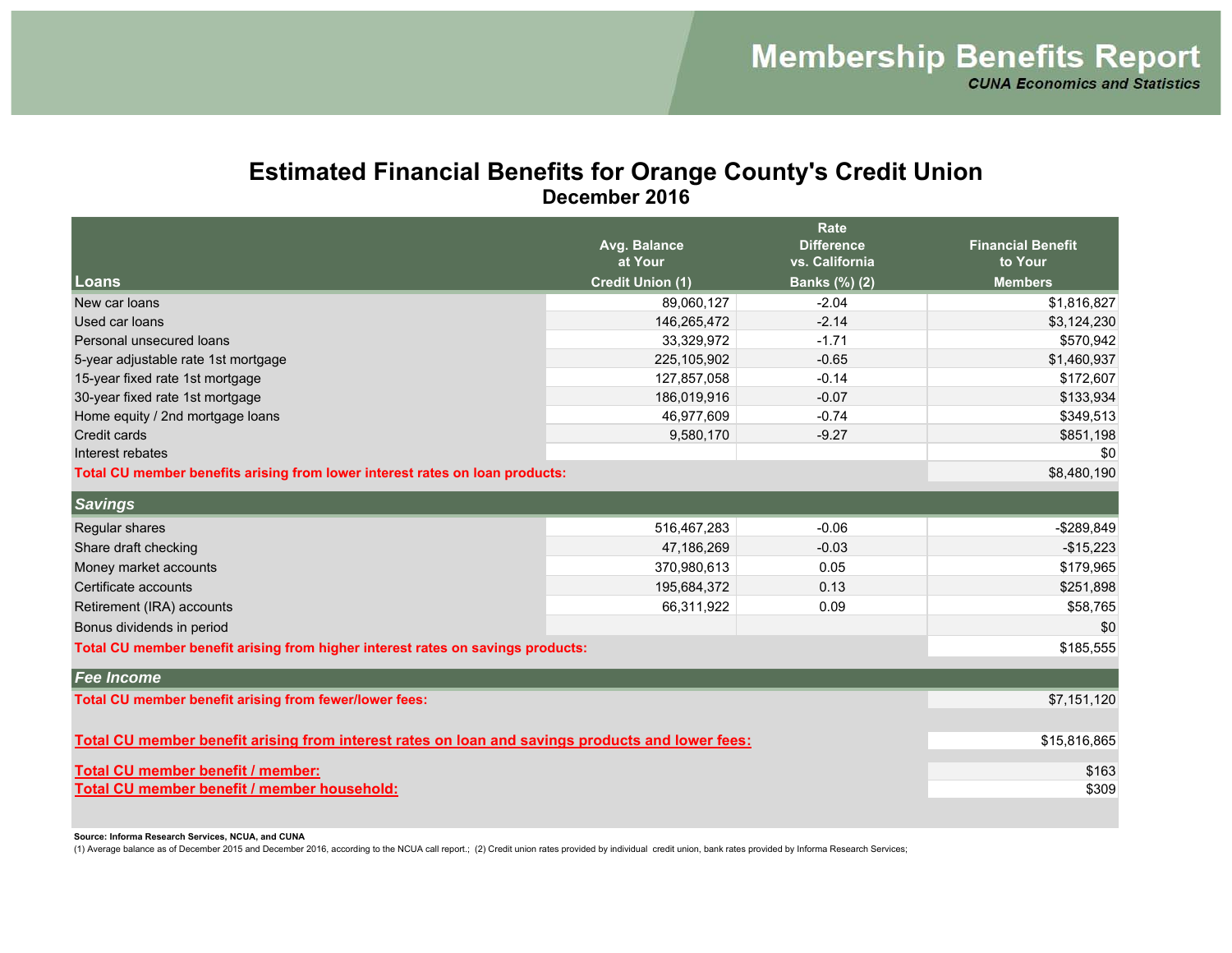Certificate of Excellence

*is hereby granted to:*

# **Orange County's Credit Union**

*The Credit Union National Association has determined that Orange County's Credit Union provided \$15,816,865 in direct financial benefits to its 97,118 members during the twelve months ending in December 2016. These benefits are equivalent to approximately \$309 per member household.*

*Orange County's Credit Union provided loyal high-use member households \$1,685 in direct financial benefits.*

*Credit unions generally provide financial benefits to members by charging less for loans, paying more on deposits and charging fewer/lower fees compared to banking institutions.*